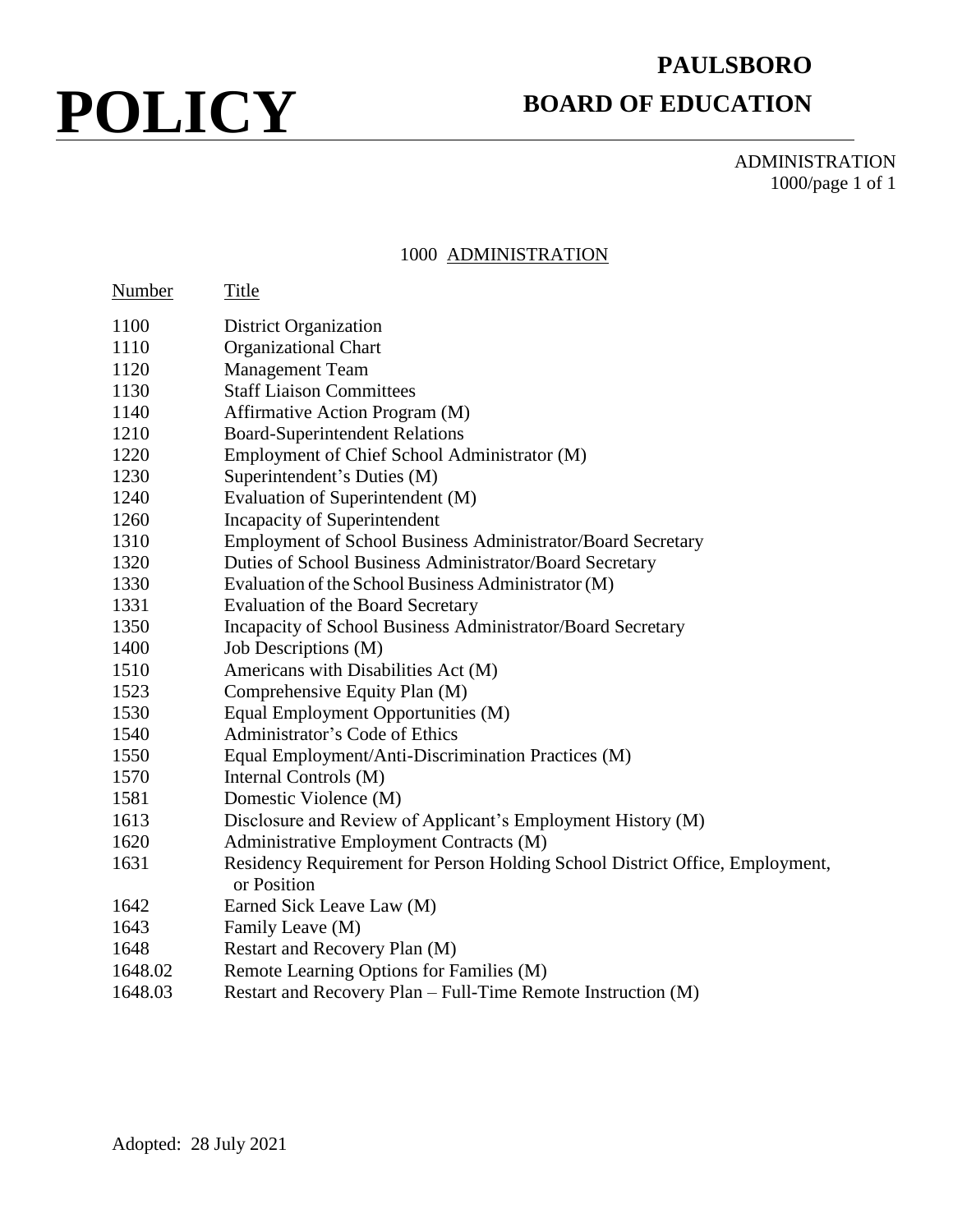## **PAULSBORO BOARD OF EDUCATION**

PROGRAM 2000/page 1 of 2

### 2000 PROGRAM

| Number  | Title                                                                        |
|---------|------------------------------------------------------------------------------|
| 2110    | Philosophy of Education/District Mission Statement (M)                       |
| 2132    | <b>School District Goals and Objectives</b>                                  |
| 2200    | Curriculum Content (M)                                                       |
| 2210    | Curriculum Development (M)                                                   |
| 2220    | Adoption of Courses (M)                                                      |
| 2230    | Course Guides (M)                                                            |
| 2240    | <b>Controversial Issues</b>                                                  |
| 2260    | Affirmative Action Program for School and Classroom Practices (M)            |
| 2270    | Religion in the Schools                                                      |
| 2312    | <b>Class Size</b>                                                            |
| 2330    | Homework                                                                     |
| 2340    | <b>Field Trips</b>                                                           |
| 2360    | Use of Technology                                                            |
| 2361    | Acceptable Use of Computer Networks/Computers and Resources (M)              |
| 2363    | <b>Student Use of Privately-Owned Technology</b>                             |
| 2411    | Guidance Counseling (M)                                                      |
| 2412    | Home Instruction Due to Health Condition (M)                                 |
| 2415    | Every Student Succeeds Act (M)                                               |
| 2415.02 | Title $I$ – Fiscal Responsibilities (M)                                      |
| 2415.04 | Title I – District-Wide Parental Involvement $(M)$                           |
| 2415.05 | Student Surveys, Analysis, and/or Evaluations (M)                            |
| 2415.06 | Unsafe School Choice Option (M)                                              |
| 2415.20 | Every Student Succeeds Act Complaints (M)                                    |
| 2415.30 | Title I – Educational Stability for Children in Foster Care (M)              |
| 2416    | Programs for Pregnant Students (M)                                           |
| 2417    | Student Intervention and Referral Services (M)                               |
| 2418    | Section 504 of the Rehabilitation Act of $1973 -$ Students (M)               |
| 2422    | Health and Physical Education (M)                                            |
| 2423    | Bilingual and ESL Education (M)                                              |
| 2428.1  | <b>Standards-Based Instructional Priorities</b>                              |
| 2430    | Co-Curricular Activities (M)                                                 |
| 2431    | Athletic Competition (M)                                                     |
| 2431.3  | Heat Participation Policy for Student-Athlete Safety (M)                     |
| 2431.4  | Prevention and Treatment of Sports-Related Concussions and Head Injuries (M) |
| 2431.8  | Varsity Letters for Interscholastic Extracurricular Activities (M)           |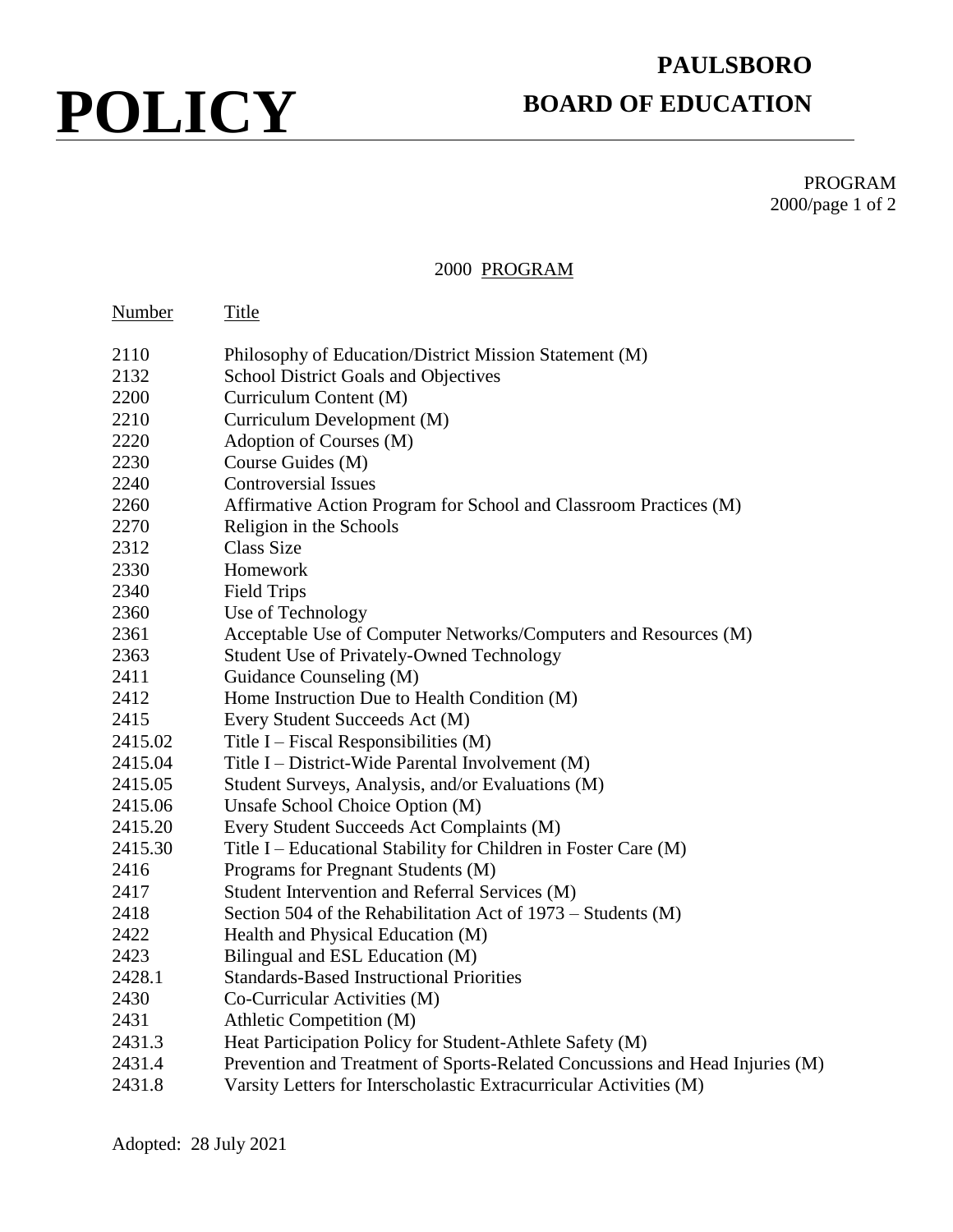## **PAULSBORO BOARD OF EDUCATION**

PROGRAM 2000/page 2 of 2

| Number | Title                                                                         |
|--------|-------------------------------------------------------------------------------|
| 2432   | <b>School Sponsored Publications</b>                                          |
| 2435   | NJSIAA Random Testing for Interscholastic Athletics                           |
| 2440   | <b>Summer Session</b>                                                         |
| 2460   | Special Education (M)                                                         |
| 2464   | Gifted and Talented Students (M)                                              |
| 2466   | Needless Public Labeling of Students with Disabilities (M)                    |
| 2467   | Surrogate Parents and Foster Parents (M)                                      |
| 2468   | <b>Independent Educational Evaluations</b>                                    |
| 2480   | <b>Alternative Education Programs</b>                                         |
| 2481   | Home or Out-of-School Instruction for a General Education Student for Reasons |
|        | Other Than a Temporary or Chronic Health Condition (M)                        |
| 2510   | <b>Adoption of Textbooks</b>                                                  |
| 2520   | Instructional Supplies (M)                                                    |
| 2530   | <b>Resource Materials</b>                                                     |
| 2531   | Use of Copyrighted Materials                                                  |
| 2551   | <b>Musical Instruments</b>                                                    |
| 2560   | Live Animals in School                                                        |
| 2610   | Educational Program Evaluation (M)                                            |
| 2622   | Student Assessment (M)                                                        |
| 2624   | <b>Grading System</b>                                                         |
| 2631   | New Jersey Quality Single Accountability Continuum (QSAC)                     |
| 2700   | Services to Nonpublic School Students (M)                                     |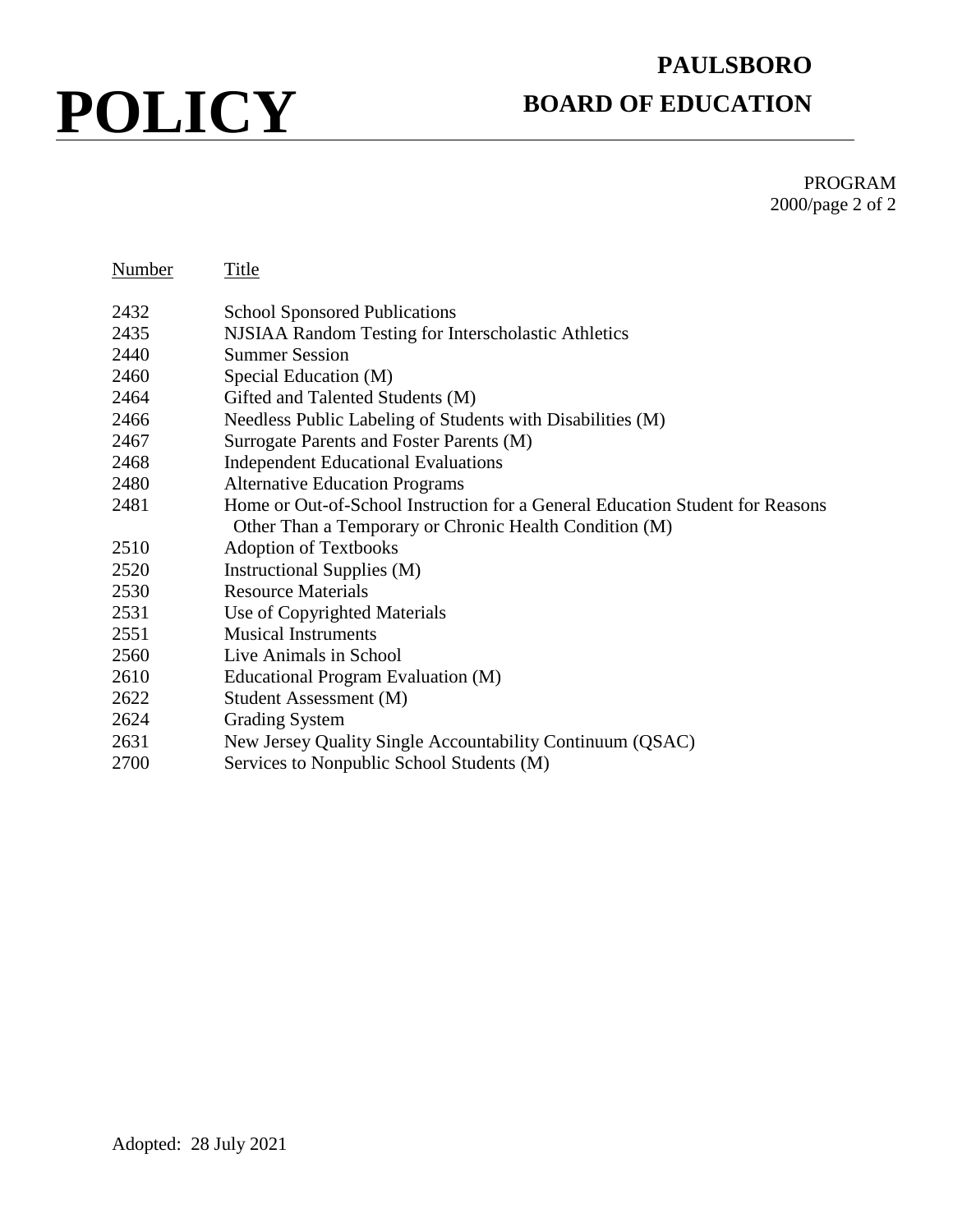## **PAULSBORO BOARD OF EDUCATION**

### TEACHING STAFF MEMBERS 3000/page 1 of 2

### 3000 TEACHING STAFF MEMBERS

| Number  | Title                                                                                                       |
|---------|-------------------------------------------------------------------------------------------------------------|
| 3111    | <b>Creating Positions</b>                                                                                   |
| 3112    | <b>Abolishing Positions</b>                                                                                 |
| 3124    | <b>Employment Contract</b>                                                                                  |
| 3125    | Employment of Teaching Staff Members (M)                                                                    |
| 3125.2  | <b>Employment of Substitute Teachers</b>                                                                    |
| 3126    | <b>District Mentoring Program</b>                                                                           |
| 3130    | <b>Assignment and Transfer</b>                                                                              |
| 3134    | <b>Assignment of Extra Duties</b>                                                                           |
| 3141    | Resignation                                                                                                 |
| 3142    | Nonrenewal of Nontenured Teaching Staff Member                                                              |
| 3143    | Dismissal                                                                                                   |
| 3144    | <b>Certification of Tenure Charges</b>                                                                      |
| 3144.12 | Certification of Tenure Charges - Inefficiency (M)                                                          |
| 3144.3  | Suspension Upon Certification of Tenure Charge                                                              |
| 3146    | Conduct of Reduction in Force                                                                               |
| 3150    | Discipline                                                                                                  |
| 3159    | Teaching Staff Member/School District Reporting Responsibilities (M)                                        |
| 3160    | Physical Examination (M)                                                                                    |
| 3161    | <b>Examination for Cause</b>                                                                                |
| 3211    | Code of Ethics                                                                                              |
| 3211.3  | Consulting Outside the District                                                                             |
| 3212    | Attendance                                                                                                  |
| 3214    | <b>Conflict of Interest</b>                                                                                 |
| 3216    | Dress and Grooming                                                                                          |
| 3217    | Use of Corporal Punishment                                                                                  |
| 3218    | Use, Possession, or Distribution of Substances (M)                                                          |
| 3221    | Evaluation of Teachers (M)                                                                                  |
| 3222    | Evaluation of Teaching Staff Members, Excluding Teachers and<br>Administrators (M)                          |
| 3223    | Evaluation of Administrators, Excluding Principals, Vice Principals, and<br><b>Assistant Principals (M)</b> |
| 3224    | Evaluation of Principals, Vice Principals, and Assistant Principals (M)                                     |
| 3230    | <b>Outside Activities</b>                                                                                   |
| 3231    | <b>Outside Employment as Athletic Coach</b>                                                                 |
| 3232    | <b>Tutoring Services</b>                                                                                    |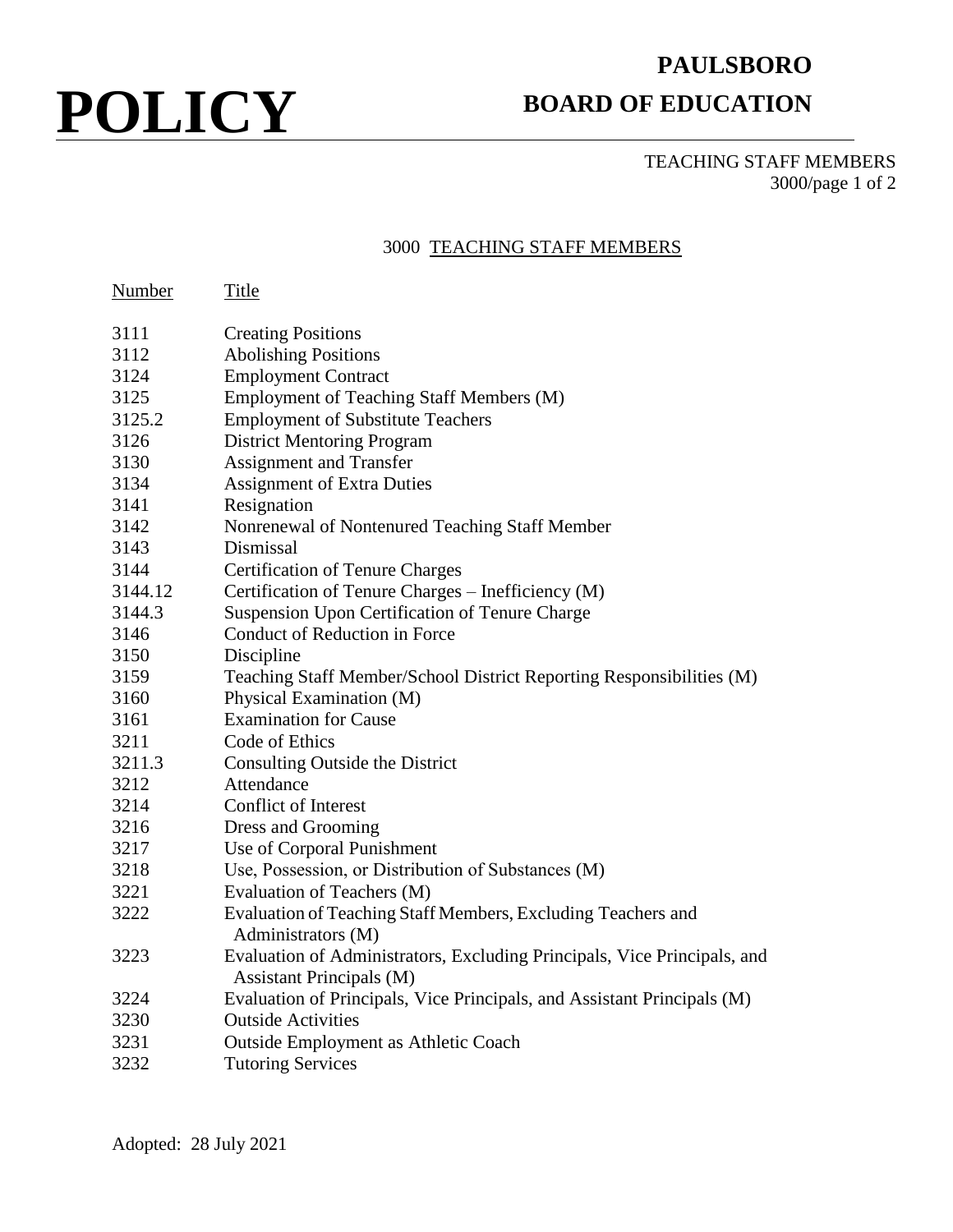## **PAULSBORO BOARD OF EDUCATION**

TEACHING STAFF MEMBERS 3000/page 2 of 2

| Number  | Title                                                                                             |
|---------|---------------------------------------------------------------------------------------------------|
| 3233    | <b>Political Activities</b>                                                                       |
| 3240    | Professional Development for Teachers and School Leaders (M)                                      |
| 3245    | <b>Research Projects by Staff Members</b>                                                         |
| 3270    | Professional Responsibilities                                                                     |
| 3280    | <b>Liability for Student Welfare</b>                                                              |
| 3281    | <b>Inappropriate Staff Conduct</b>                                                                |
| 3282    | Use of Social Networking Sites                                                                    |
| 3283    | Electronic Communications Between Teaching Staff Members and Students (M)                         |
| 3310    | Academic Freedom                                                                                  |
| 3321    | Acceptable Use of Computer Network(s)/Computers and Resources by Teaching<br><b>Staff Members</b> |
| 3322    | Staff Member's Use of Personal Cellular Telephones/Other Communication<br>Devices                 |
| 3324    | <b>Right of Privacy</b>                                                                           |
| 3340    | Grievance                                                                                         |
| 3351    | <b>Healthy Workplace Environment</b>                                                              |
| 3362    | Sexual Harassment (M)                                                                             |
| 3370    | <b>Teaching Staff Member Tenure</b>                                                               |
| 3372    | <b>Teaching Staff Member Tenure Acquisition</b>                                                   |
| 3373    | Tenure Upon Transfer or Promotion                                                                 |
| 3374    | Tenure Upon Transfer to an Underperforming School                                                 |
| 3381    | Protection Against Retaliation                                                                    |
| 3410    | Compensation                                                                                      |
| 3420    | <b>Benefits</b>                                                                                   |
| 3421.13 | <b>Postnatal Accommodations</b>                                                                   |
| 3425    | <b>Work Related Disability Pay</b>                                                                |
| 3425.1  | Modified Duty Early Return To Work Program - Teaching Staff Members                               |
| 3432    | <b>Sick Leave</b>                                                                                 |
| 3433    | Vacations                                                                                         |
| 3435    | <b>Anticipated Disability</b>                                                                     |
| 3436    | <b>Personal Leave</b>                                                                             |
| 3437    | <b>Military Leave</b>                                                                             |
| 3439    | <b>Jury Duty</b>                                                                                  |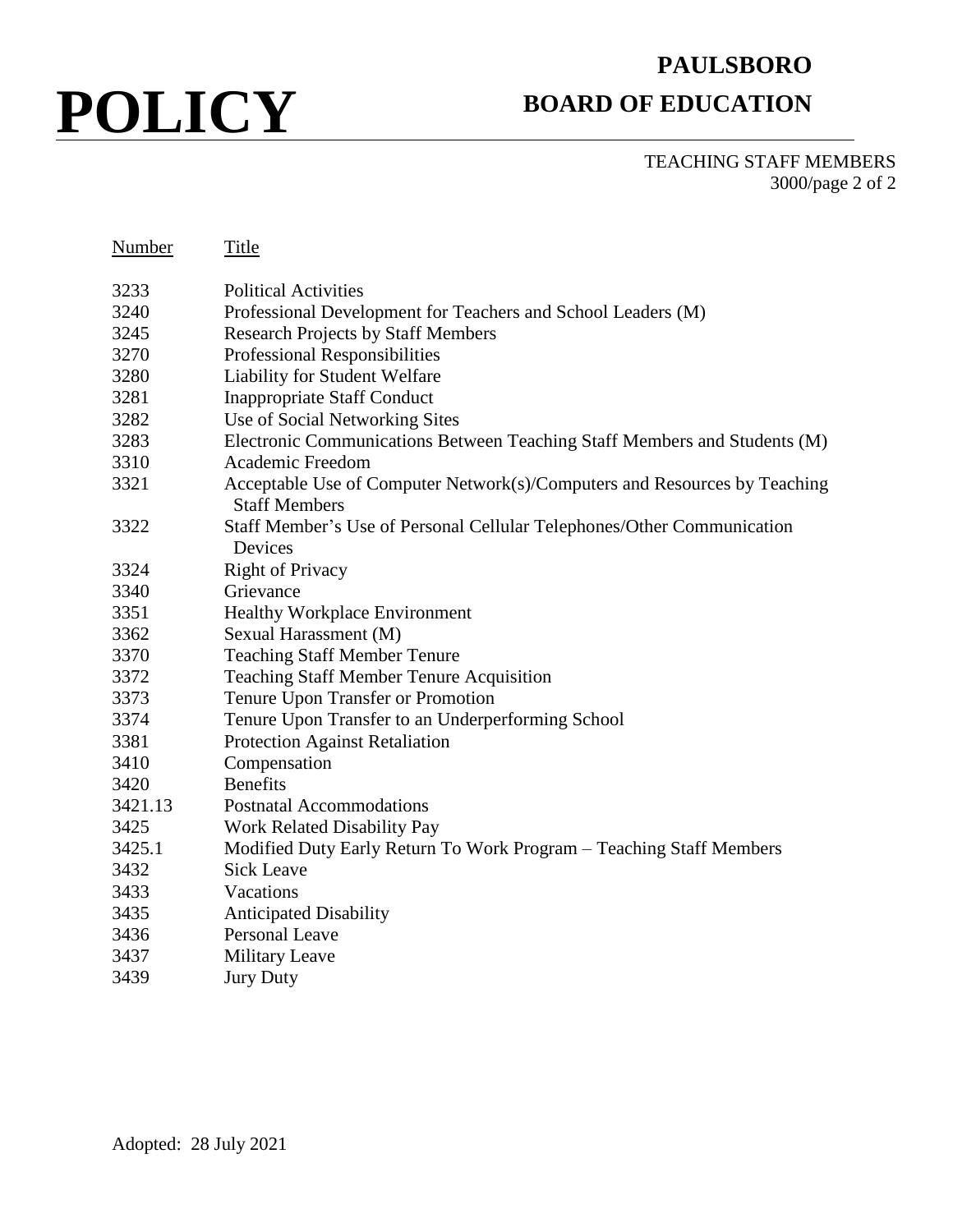## **PAULSBORO BOARD OF EDUCATION**

### SUPPORT STAFF MEMBERS 4000/page 1 of 2

### 4000 SUPPORT STAFF MEMBERS

| Number | Title                                                                                            |
|--------|--------------------------------------------------------------------------------------------------|
| 4111   | <b>Creating Positions</b>                                                                        |
| 4124   | <b>Employment Contract</b>                                                                       |
| 4125   | Employment of Support Staff Members (M)                                                          |
| 4130   | <b>Assignment and Transfer</b>                                                                   |
| 4140   | Termination                                                                                      |
| 4145   | Layoffs                                                                                          |
| 4146   | Nonrenewal of Nontenured Support Staff Member                                                    |
| 4150   | Discipline                                                                                       |
| 4159   | Support Staff Member/School District Reporting Responsibilities                                  |
| 4160   | Physical Examination (M)                                                                         |
| 4161   | <b>Examination for Cause</b>                                                                     |
| 4211.3 | Consulting Outside the District                                                                  |
| 4212   | Attendance                                                                                       |
| 4214   | <b>Conflict of Interest</b>                                                                      |
| 4215   | Code of Ethics                                                                                   |
| 4216   | Dress and Grooming                                                                               |
| 4218   | Use, Possession, or Distribution of Substances (M)                                               |
| 4219   | Commercial Driver's License Controlled Substance and Alcohol Use Testing (M)                     |
| 4220   | <b>Employee Evaluation</b>                                                                       |
| 4230   | <b>Outside Activities</b>                                                                        |
| 4233   | <b>Political Activities</b>                                                                      |
| 4240   | <b>Employee Training</b>                                                                         |
| 4281   | <b>Inappropriate Staff Conduct</b>                                                               |
| 4282   | Use of Social Networking Sites                                                                   |
| 4283   | Electronic Communications Between Support Staff Members and Students (M)                         |
| 4321   | Acceptable Use of Computer Network(s)/Computers and Resources by Support<br><b>Staff Members</b> |
| 4322   | Staff Member's Use of Personal Cellular Telephones/Other Communication<br>Devices                |
| 4324   | <b>Right of Privacy</b>                                                                          |
| 4340   | Grievance                                                                                        |
| 4351   | Healthy Workplace Environment                                                                    |
| 4352   | Sexual Harassment (M)                                                                            |
| 4360   | <b>Support Staff Member Tenure</b>                                                               |
| 4381   | <b>Protection Against Retaliation</b>                                                            |
| 4410   | Compensation                                                                                     |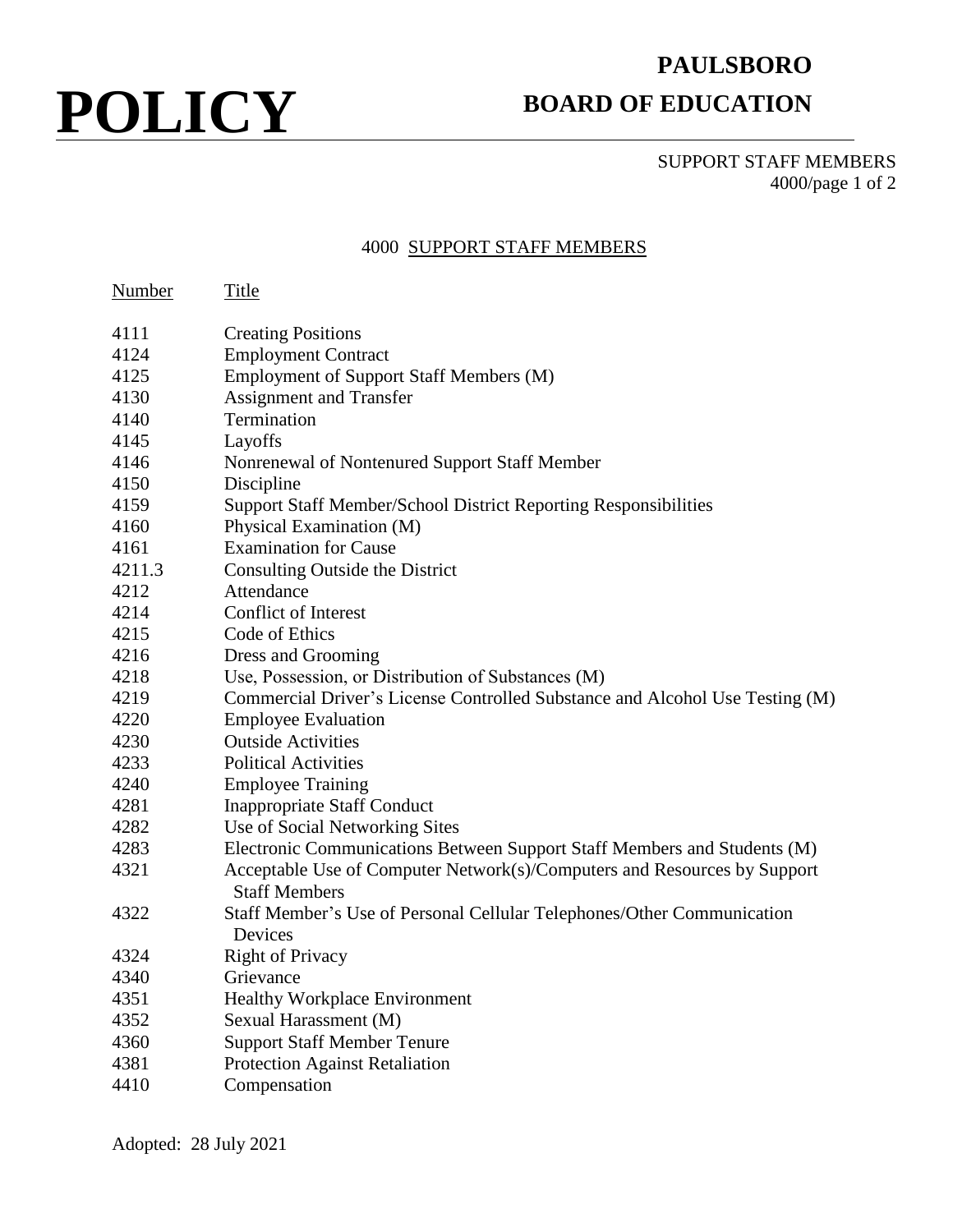## **PAULSBORO BOARD OF EDUCATION**

SUPPORT STAFF MEMBERS 4000/page 2 of 2

| Number       | Title                                                              |
|--------------|--------------------------------------------------------------------|
| 4415<br>4420 | Substitute Wages<br><b>Benefits</b>                                |
| 4421.13      | Postnatal Accommodations                                           |
| 4425         | <b>Work Related Disability Pay</b>                                 |
| 4425.1       | Modified Duty Early Return to Work Program – Support Staff Members |
| 4432         | <b>Sick Leave</b>                                                  |
| 4433         | Vacations                                                          |
| 4434         | Holidays                                                           |
| 4435         | <b>Anticipated Disability</b>                                      |
| 4436         | Personal Leave                                                     |
| 4437         | <b>Military Leave</b>                                              |
| 4438         | <b>Jury Duty</b>                                                   |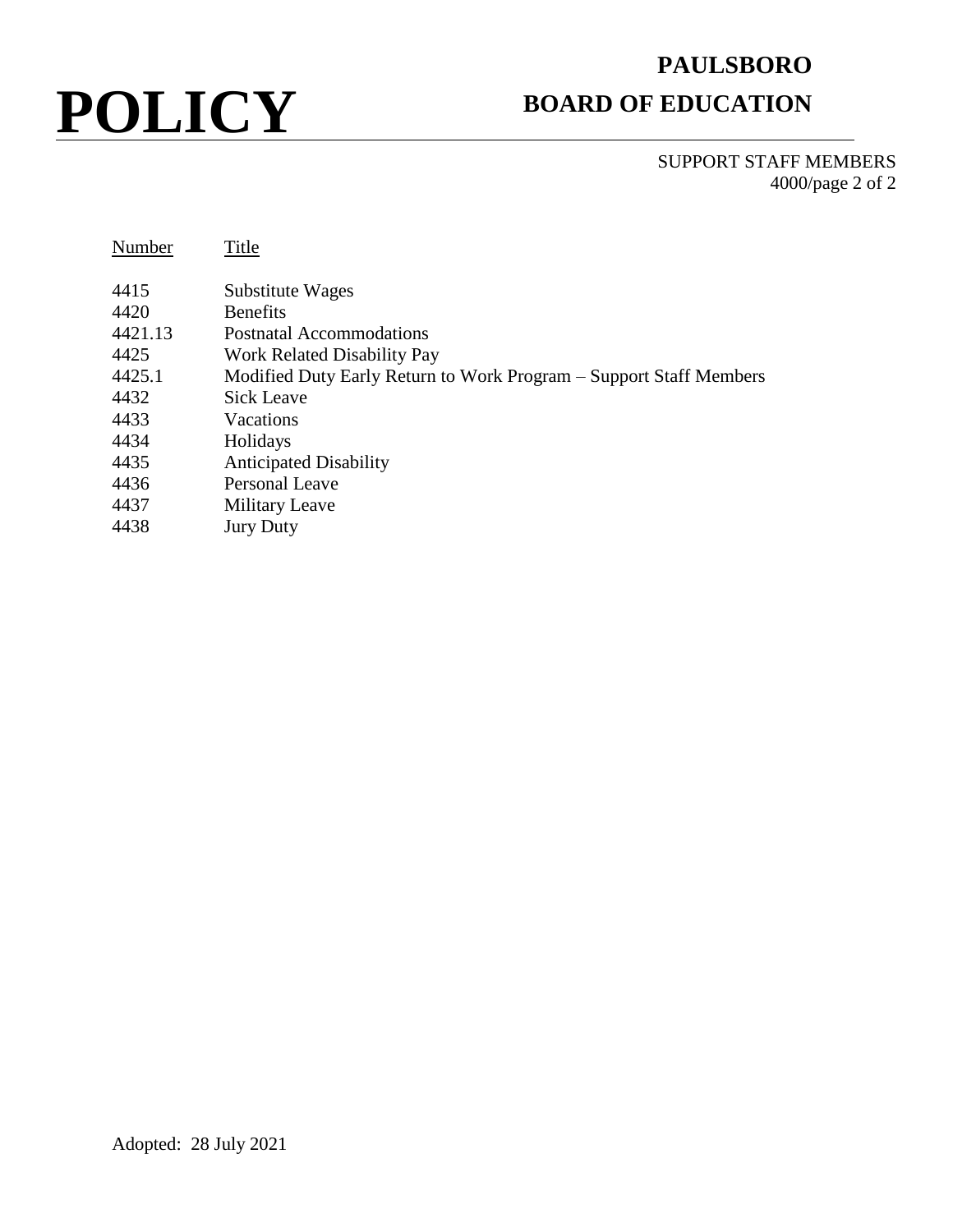## **PAULSBORO BOARD OF EDUCATION**

**STUDENTS** 5000/page 1 of 3

### 5000 STUDENTS

| Number  | <b>Title</b>                                            |
|---------|---------------------------------------------------------|
| 5111    | Eligibility of Resident/Nonresident Students (M)        |
| 5112    | <b>Entrance Age</b>                                     |
| 5114    | Children Displaced by Domestic Violence                 |
| 5116    | <b>Education of Homeless Children</b>                   |
| 5117    | <b>Interdistrict Public School Choice</b>               |
| 5120    | Assignment of Students (M)                              |
| 5130    | Withdrawal from School (M)                              |
| 5200    | Attendance (M)                                          |
| 5230    | Late Arrival and Early Dismissal                        |
| 5240    | Tardiness                                               |
| 5250    | <b>Excusal from Class or Program</b>                    |
| 5300    | Automated External Defibrillators (AEDs) (M)            |
| 5305    | <b>Health Services Personnel</b>                        |
| 5306    | Health Services To Nonpublic Schools (M)                |
| 5307    | Nursing Services Plan (M)                               |
| 5308    | Student Health Records (M)                              |
| 5310    | Health Services (M)                                     |
| 5320    | Immunization                                            |
| 5330    | Administration of Medication (M)                        |
| 5330.01 | Administration of Medical Cannabis (M)                  |
| 5330.04 | Administering an Opioid Antidote (M)                    |
| 5330.05 | Seizure Action Plan (M)                                 |
| 5331    | Management of Life-Threatening Allergies in Schools (M) |
| 5332    | Do Not Resuscitate Orders (M)                           |
| 5335    | Treatment of Asthma (M)                                 |
| 5337    | <b>Service Animals</b>                                  |
| 5338    | Diabetes Management (M)                                 |
| 5339    | Screening for Dyslexia (M)                              |
| 5350    | Student Suicide Prevention (M)                          |
| 5410    | Promotion and Retention (M)                             |
| 5411    | Promotion From Eighth Grade                             |
| 5412    | Junior High School Graduation                           |
| 5420    | Reporting Student Progress (M)                          |
| 5440    | Honoring Student Achievement                            |
| 5450    | <b>Athletic Awards</b>                                  |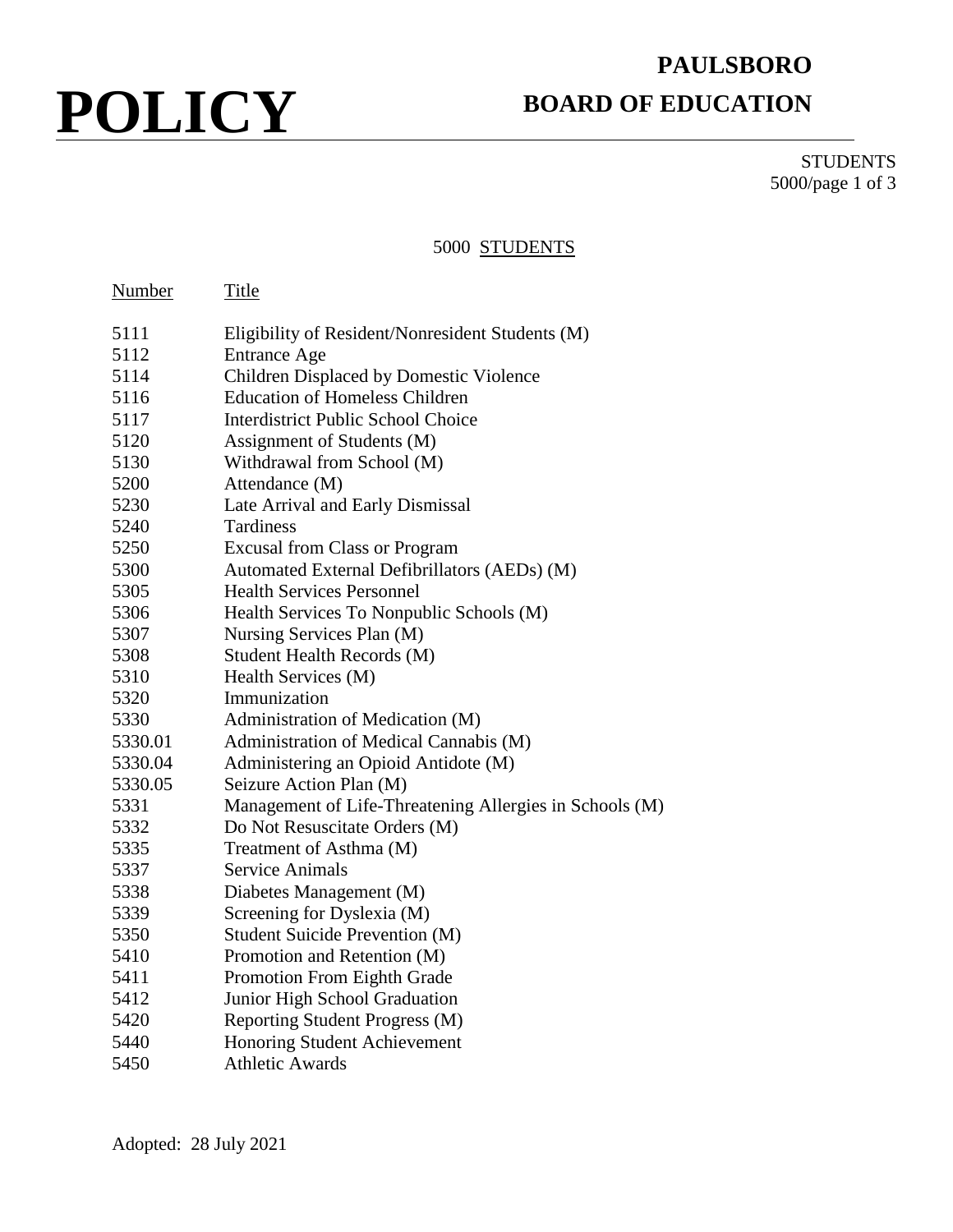## **PAULSBORO BOARD OF EDUCATION**

**STUDENTS** 5000/page 2 of 3

| Number       | <b>Title</b>                                                                                                      |
|--------------|-------------------------------------------------------------------------------------------------------------------|
| 5460         | High School Graduation (M)                                                                                        |
| 5460.02      | Bridge Year Pilot Program (M)                                                                                     |
| 5466         | Graduation and Yearbook Fees (M)                                                                                  |
| 5500         | Expectations for Student Conduct (M)                                                                              |
| 5511         | Dress and Grooming                                                                                                |
| 5512         | Harassment, Intimidation, and Bullying (M)                                                                        |
| 5513         | Care of School Property (M)                                                                                       |
| 5514         | <b>Student Use of Vehicles on School Grounds</b>                                                                  |
| 5516         | Use of Electronic Communication and Recording Devices (ECRD) (M)                                                  |
| 5516.01      | <b>Student Tracking Devices</b>                                                                                   |
| 5519         | Dating Violence at School (M)                                                                                     |
| 5520         | Disorder and Demonstration                                                                                        |
| 5530         | Substance Abuse (M)                                                                                               |
| 5533         | Student Smoking (M)                                                                                               |
| 5535         | Passive Breath Alcohol Sensor Device                                                                              |
| 5550         | Disaffected Students (M)                                                                                          |
| 5560         | Disruptive Students (M)                                                                                           |
| 5561         | Use of Physical Restraint and Seclusion Techniques for Students with                                              |
|              | Disabilities (M)                                                                                                  |
| 5570         | Sportsmanship                                                                                                     |
| 5600<br>5610 | Student Discipline/Code of Conduct (M)<br>Suspension (M)                                                          |
| 5611         |                                                                                                                   |
| 5612         | Removal of Students for Firearms Offenses (M)<br>Assaults on District Board of Education Members or Employees (M) |
| 5613         |                                                                                                                   |
| 5615         | Removal of Students for Assaults with Weapons Offenses (M)                                                        |
| 5620         | <b>Suspected Gang Activity</b><br>Expulsion (M)                                                                   |
| 5700         | <b>Student Rights</b>                                                                                             |
| 5701         | Plagiarism                                                                                                        |
| 5710         | <b>Student Grievance</b>                                                                                          |
| 5721         | <b>Independent Publications</b>                                                                                   |
| 5750         | Equal Educational Opportunity (M)                                                                                 |
| 5751         | Sexual Harassment (M)                                                                                             |
| 5752         | Marital Status and Pregnancy (M)                                                                                  |
| 5755         | Equity in Educational Programs and Services (M)                                                                   |
| 5756         | Transgender Students (M)                                                                                          |
| 5770         | <b>Student Right of Privacy</b>                                                                                   |
|              |                                                                                                                   |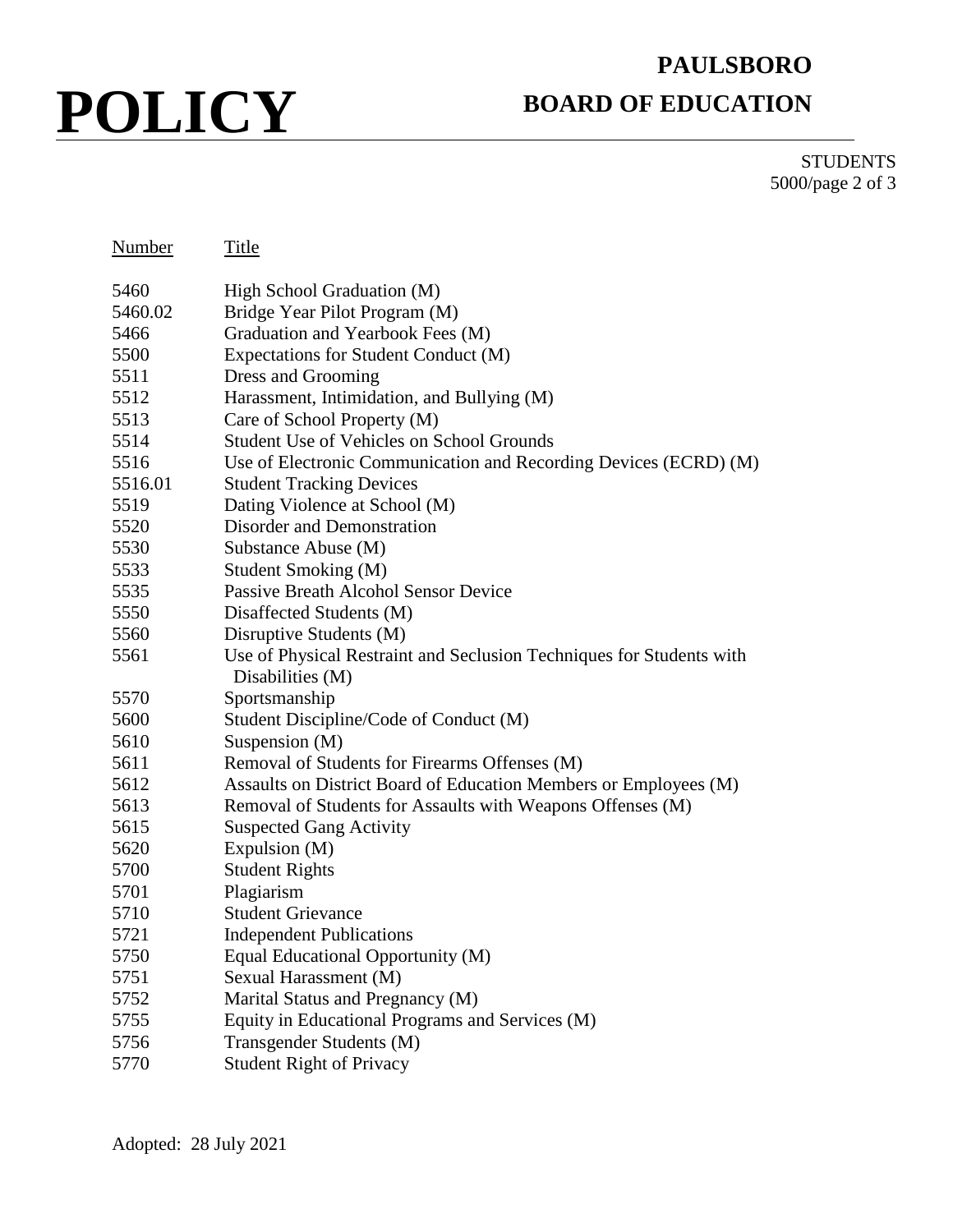## **PAULSBORO BOARD OF EDUCATION**

**STUDENTS** 5000/page 3 of 3

| Number | Title                                  |
|--------|----------------------------------------|
| 5820   | <b>Student Government</b>              |
| 5830   | <b>Student Fund Raising</b>            |
| 5842   | Equal Access of Student Organizations  |
| 5850   | Social Events and Class Trips          |
| 5860   | Safety Patrol (M)                      |
| 5880   | <b>Public Performances by Students</b> |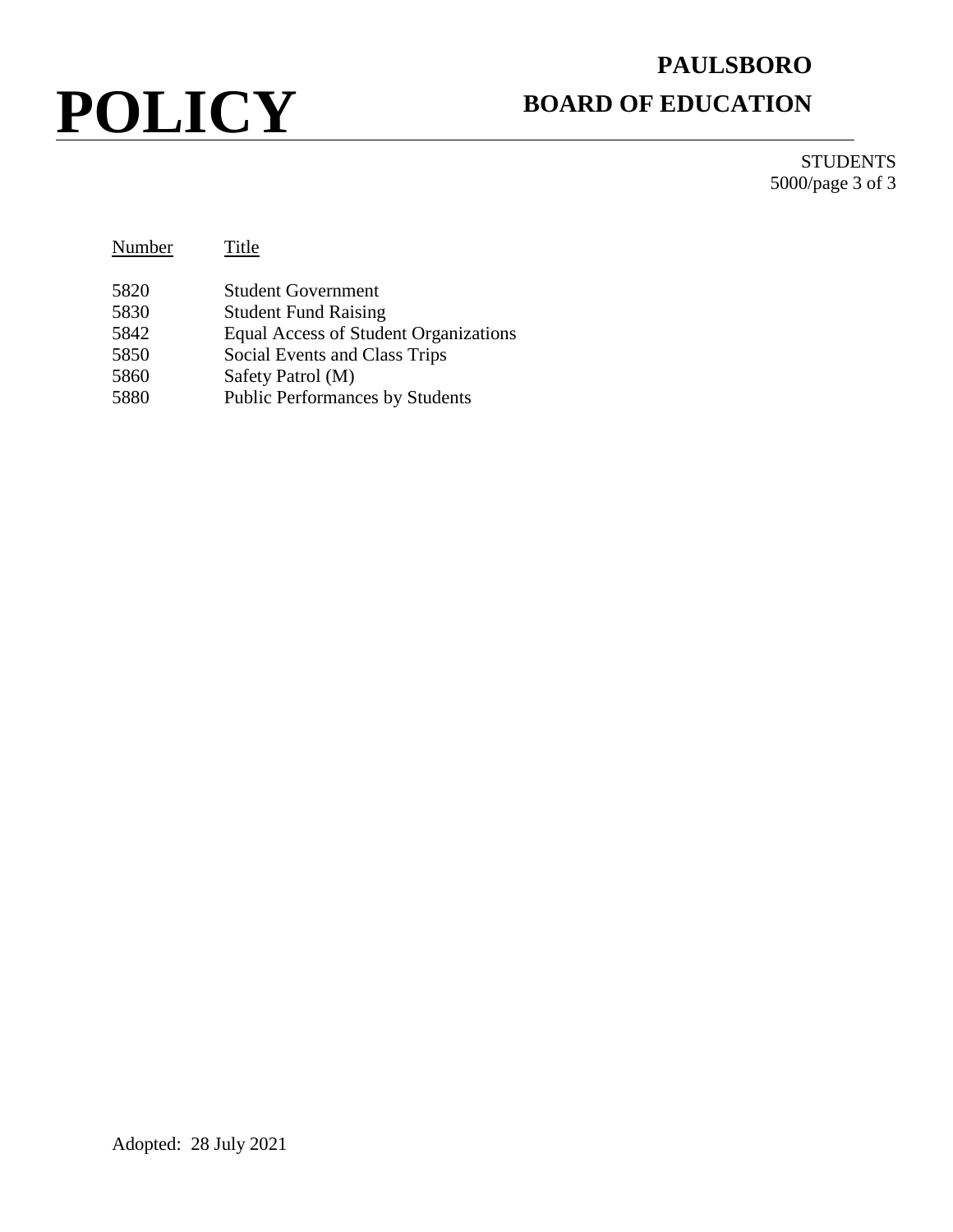### **PAULSBORO BOARD OF EDUCATION**

FINANCES 6000/page 1 of 2

#### 6000 FINANCES

| Number  | Title                                                             |
|---------|-------------------------------------------------------------------|
| 6111    | Special Education Medicaid Initiative (SEMI) Program (M)          |
| 6112    | Reimbursement of Federal and Other Grant Expenditures (M)         |
| 6141    | <b>Tax Revenues</b>                                               |
| 6150    | <b>Tuition Income</b>                                             |
| 6160    | <b>Grants from Private Sources</b>                                |
| 6162    | Corporate Sponsorships                                            |
| 6163    | <b>Advertising on School Property</b>                             |
| 6164    | <b>Advertising on School Buses</b>                                |
| 6210    | <b>Fiscal Planning</b>                                            |
| 6220    | <b>Budget Preparation (M)</b>                                     |
| 6230    | Budget Hearing (M)                                                |
| 6311    | Contracts for Goods or Services Funded by Federal Grants          |
| 6320    | Purchases Subject to Bid                                          |
| 6340    | <b>Multiple Year Contracts</b>                                    |
| 6350    | <b>Competitive Contracting</b>                                    |
| 6360    | Political Contributions (M)                                       |
| 6362    | Contributions to Board Members and Contract Awards (M)            |
| 6421    | <b>Purchases Budgeted</b>                                         |
| 6422    | <b>Budget Transfers (M)</b>                                       |
| 6423    | Expenditures for Non-Employee Activities, Meals, and Refreshments |
| 6424    | <b>Emergency Contracts</b>                                        |
| 6440    | Cooperative Purchasing (M)                                        |
| 6450    | Choice of Vendor                                                  |
| 6470    | Payment of Claims (M)                                             |
| 6470.01 | Electronic Funds Transfer and Claimant Certification (M)          |
| 6471    | School District Travel (M)                                        |
| 6472    | <b>Tuition Assistance</b>                                         |
| 6480    | Purchase of Food Supplies (M)                                     |
| 6510    | Payroll Authorization (M)                                         |
| 6511    | Direct Deposit                                                    |
| 6520    | <b>Payroll Deductions</b>                                         |
| 6620    | Petty Cash (M)                                                    |
| 6630    | <b>Athletic Fund</b>                                              |
| 6640    | Cafeteria Fund                                                    |
| 6650    | Scholarship Fund                                                  |
| 6660    | Student Activity Fund (M)                                         |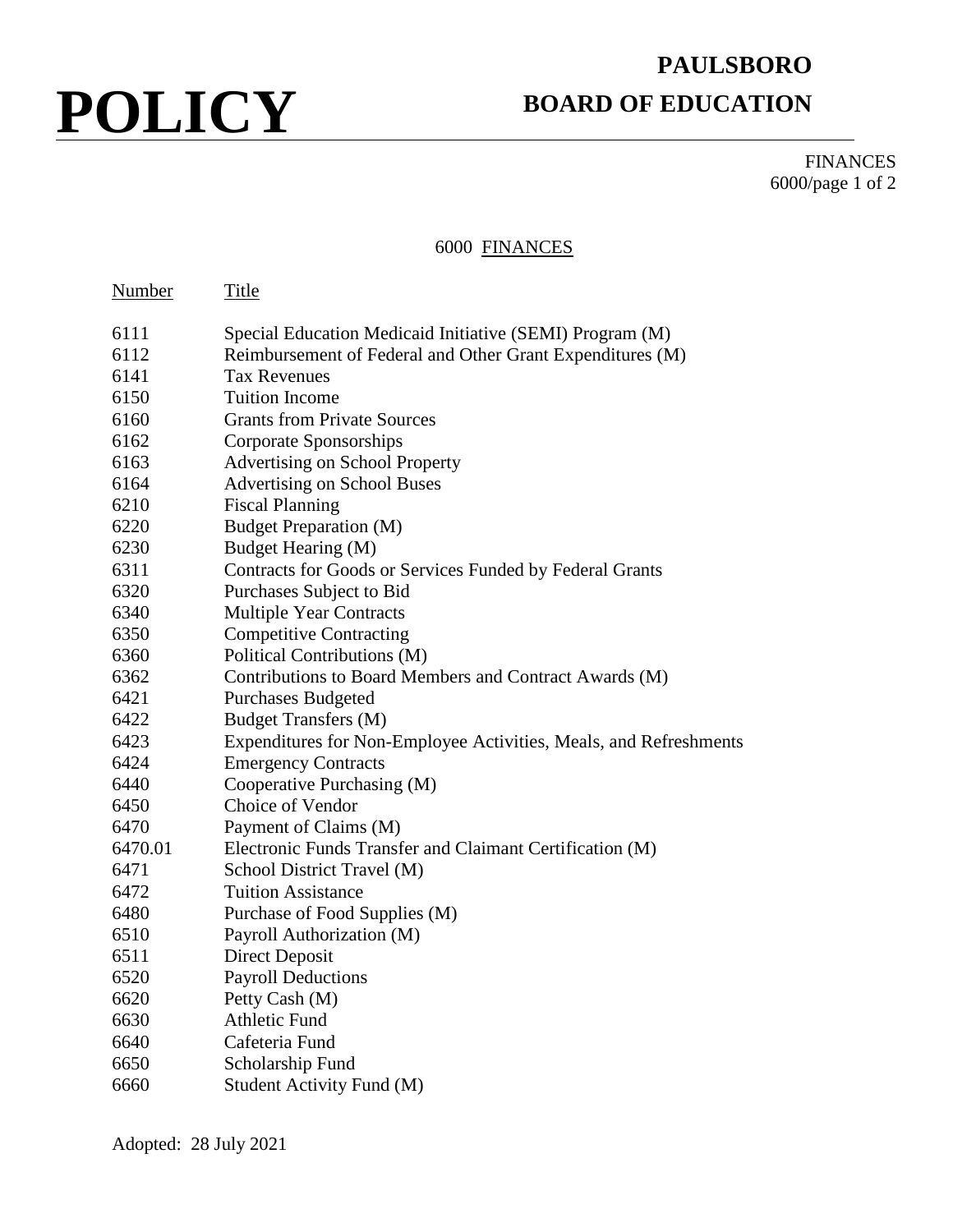## **PAULSBORO BOARD OF EDUCATION**

FINANCES 6000/page 2 of 2

| Number | Title                                               |
|--------|-----------------------------------------------------|
| 6700   | Investments                                         |
| 6740   | <b>Reserve Accounts</b>                             |
| 6810   | Financial Objectives (M)                            |
| 6820   | Financial Reports (M)                               |
| 6830   | Audit and Comprehensive Annual Financial Report (M) |
| 6831   | Withholding or Recovering State Aid                 |
| 6832   | Conditions of Receiving State Aid                   |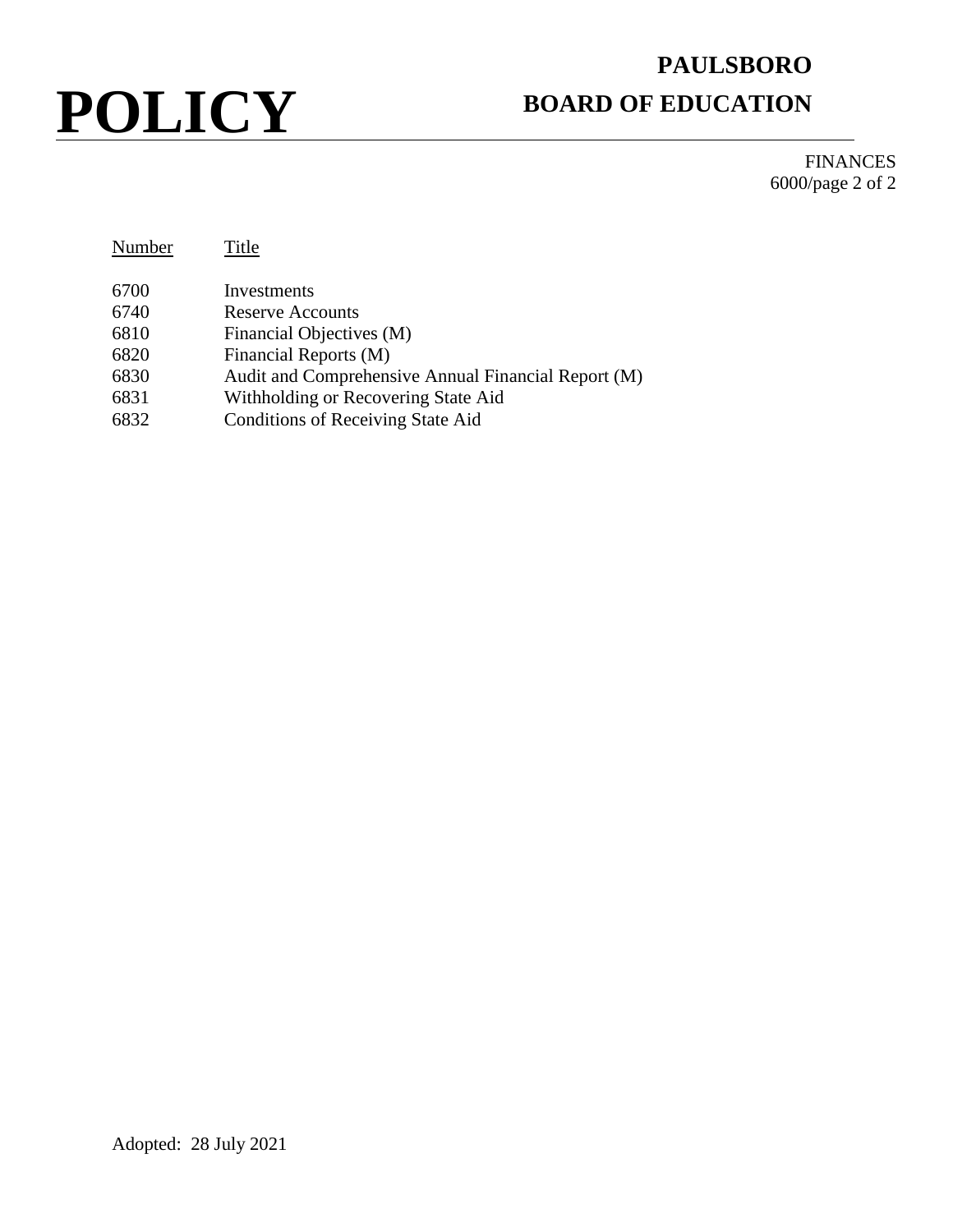## **PAULSBORO BOARD OF EDUCATION**

PROPERTY 7000/page 1 of 1

### 7000 PROPERTY

| Number | Title                                                                     |
|--------|---------------------------------------------------------------------------|
| 7100   | Long-Range Facilities Planning (M)                                        |
| 7101   | <b>Educational Adequacy of Capital Projects</b>                           |
| 7102   | Site Selection and Acquisition                                            |
| 7130   | <b>School Closing</b>                                                     |
| 7230   | Gifts, Grants, and Donations                                              |
| 7243   | Supervision of Construction (M)                                           |
| 7250   | <b>School and Facility Names</b>                                          |
| 7300   | Disposition of Property                                                   |
| 7410   | Maintenance and Repair (M)                                                |
| 7420   | Hygienic Management (M)                                                   |
| 7421   | <b>Indoor Air Quality Standards</b>                                       |
| 7422   | School Integrated Pest Management Plan (M)                                |
| 7424   | <b>Bed Bugs</b>                                                           |
| 7425   | Lead Testing of Water in Schools (M)                                      |
| 7430   | School Safety (M)                                                         |
| 7432   | Eye Protection (M)                                                        |
| 7433   | <b>Hazardous Substances</b>                                               |
| 7434   | Smoking in School Buildings and on School Grounds (M)                     |
| 7435   | Alcoholic Beverages on School Premises                                    |
| 7436   | Drug Free Workplace (M)                                                   |
| 7440   | School District Security (M)                                              |
| 7441   | Electronic Surveillance In School Buildings and On School Grounds (M)     |
| 7450   | Property Inventory (M)                                                    |
| 7480   | Motor Vehicles on School Property                                         |
| 7490   | Animals on School Property                                                |
| 7510   | Use of School Facilities (M)                                              |
| 7513   | Recreational Use of Playgrounds                                           |
| 7520   | Loan of School Equipment                                                  |
| 7522   | School District Provided Technology Devices to Staff Members              |
| 7523   | School District Provided Technology Devices to Students                   |
| 7540   | Joint Use of Facilities                                                   |
| 7610   | Vandalism                                                                 |
| 7650   | School Vehicle Assignment, Use, Tracking, Maintenance, and Accounting (M) |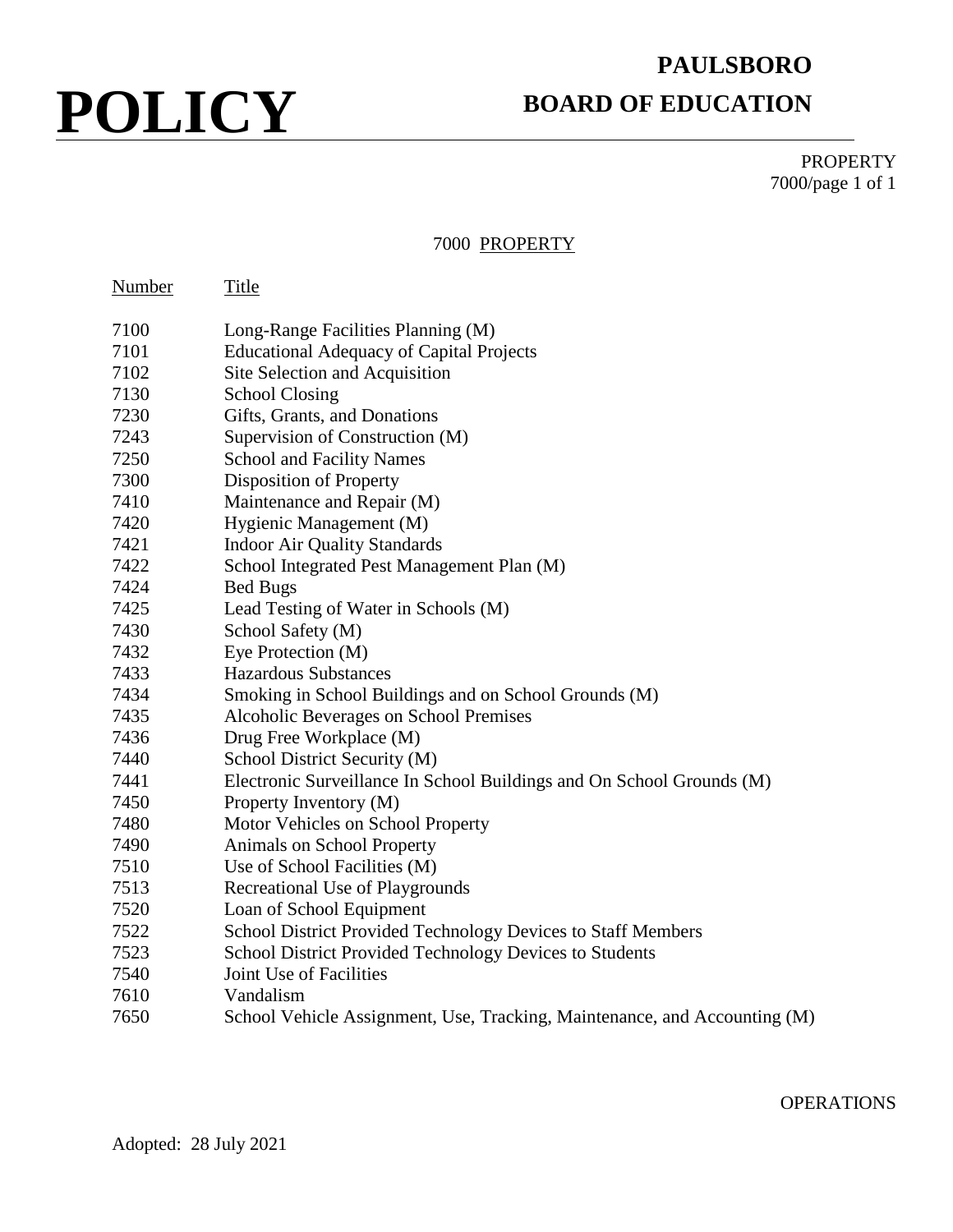### **PAULSBORO BOARD OF EDUCATION**

8000/page 1 of 2

### 8000 OPERATIONS

| Number | Title                                                                       |
|--------|-----------------------------------------------------------------------------|
| 8110   | <b>Attendance Areas</b>                                                     |
| 8130   | School Organization (M)                                                     |
| 8140   | Student Enrollments (M)                                                     |
| 8210   | School Year                                                                 |
| 8220   | School Day (M)                                                              |
| 8310   | <b>Public Records</b>                                                       |
| 8311   | Managing Electronic Mail                                                    |
| 8320   | Personnel Records (M)                                                       |
| 8330   | Student Records (M)                                                         |
| 8335   | Family Educational Rights and Privacy Act                                   |
| 8350   | <b>Records Retention</b>                                                    |
| 8420   | Emergency and Crisis Situations (M)                                         |
| 8431   | Preparedness for Toxic Hazard                                               |
| 8441   | Care of Injured and Ill Persons (M)                                         |
| 8442   | <b>Reporting Accidents</b>                                                  |
| 8451   | Control of Communicable Disease (M)                                         |
| 8453   | <b>HIV/AIDS</b>                                                             |
| 8454   | <b>Management of Pediculosis</b>                                            |
| 8461   | Reporting Violence, Vandalism, Harassment, Intimidation, Bullying, Alcohol, |
|        | and Other Drug Offenses (M)                                                 |
| 8462   | Reporting Potentially Missing or Abused Children (M)                        |
| 8465   | Hate Crimes and Bias-Related Acts (M)                                       |
| 8467   | Weapons (M)                                                                 |
| 8468   | Crisis Response                                                             |
| 8470   | Response to Concerted Job Action                                            |
| 8500   | <b>Food Services</b>                                                        |
| 8505   | Local Wellness Policy/Nutrient Standards for Meals and Other Foods (M)      |
| 8506   | School Lunch Program Biosecurity Plan (M)                                   |
| 8507   | Breakfast Offer Versus Serve (OVS) (M)                                      |
| 8508   | Lunch Offer Versus Serve (OVS)                                              |
| 8540   | <b>School Nutrition Programs</b>                                            |
| 8550   | Unpaid Meal Charges/Outstanding Food Service Charges (M)                    |
| 8561   | Procurement Procedures for School Nutrition Programs (M)                    |
| 8600   | <b>Student Transportation (M)</b>                                           |
| 8601   | Student Supervision After School Dismissal (M)                              |
| 8613   | Waiver of Student Transportation                                            |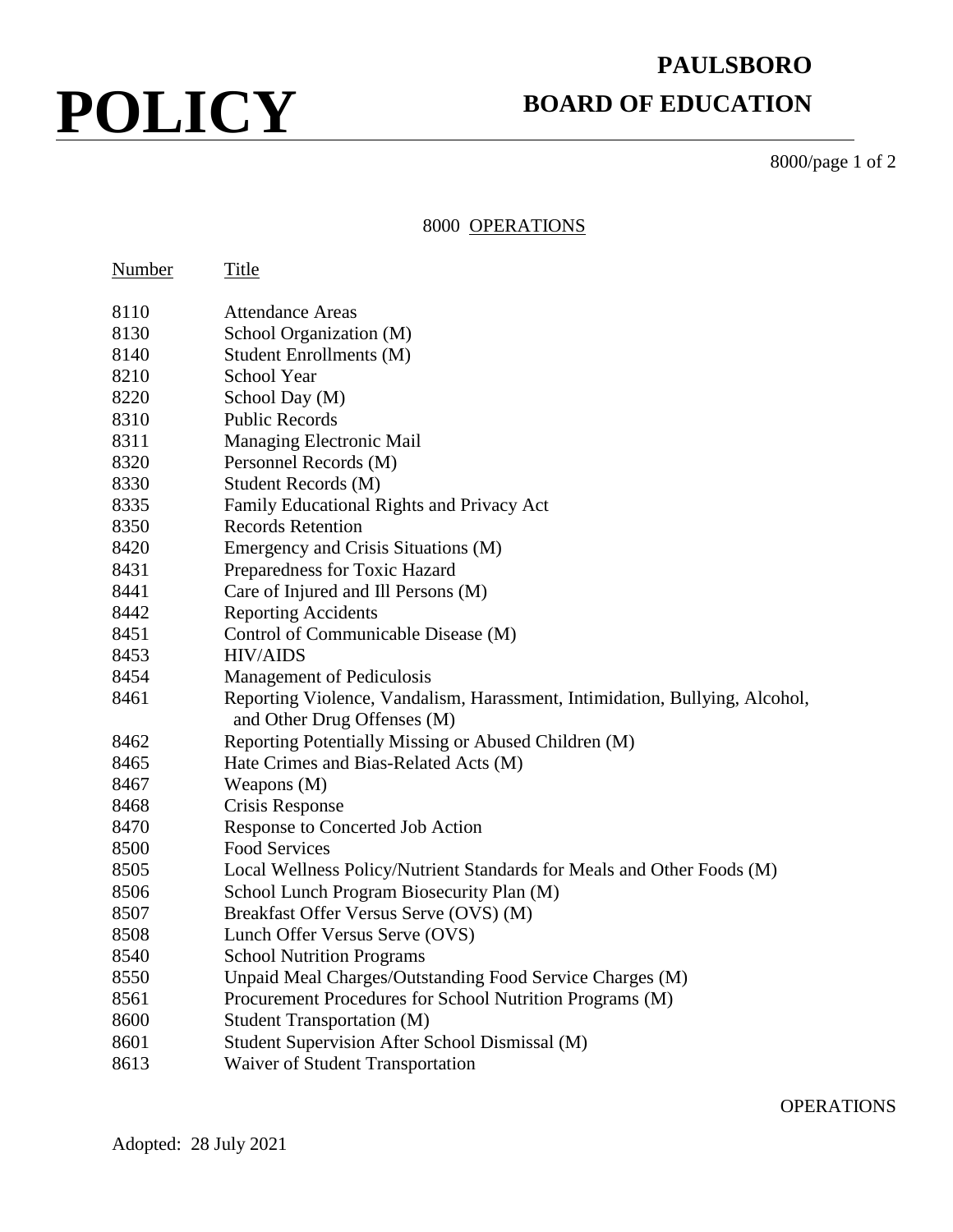### **PAULSBORO BOARD OF EDUCATION**

8000/page 2 of 2

| Number | Title                                        |
|--------|----------------------------------------------|
| 8630   | Bus Driver/Bus Aide Responsibility (M)       |
| 8660   | Transportation by Private Vehicle (M)        |
| 8670   | Transportation of Special Needs Students (M) |
| 8690   | Monitoring Devices on School Vehicles        |
| 8710   | <b>Property Insurance</b>                    |
| 8740   | Bonding                                      |
| 8750   | <b>Employee Indemnification</b>              |
| 8760   | <b>Student Accident Insurance</b>            |
| 8770   | School Board Insurance Group                 |
| 8810   | Religious Holidays                           |
| 8820   | <b>Opening Exercises/Ceremonies</b>          |
| 8860   | Memorials                                    |